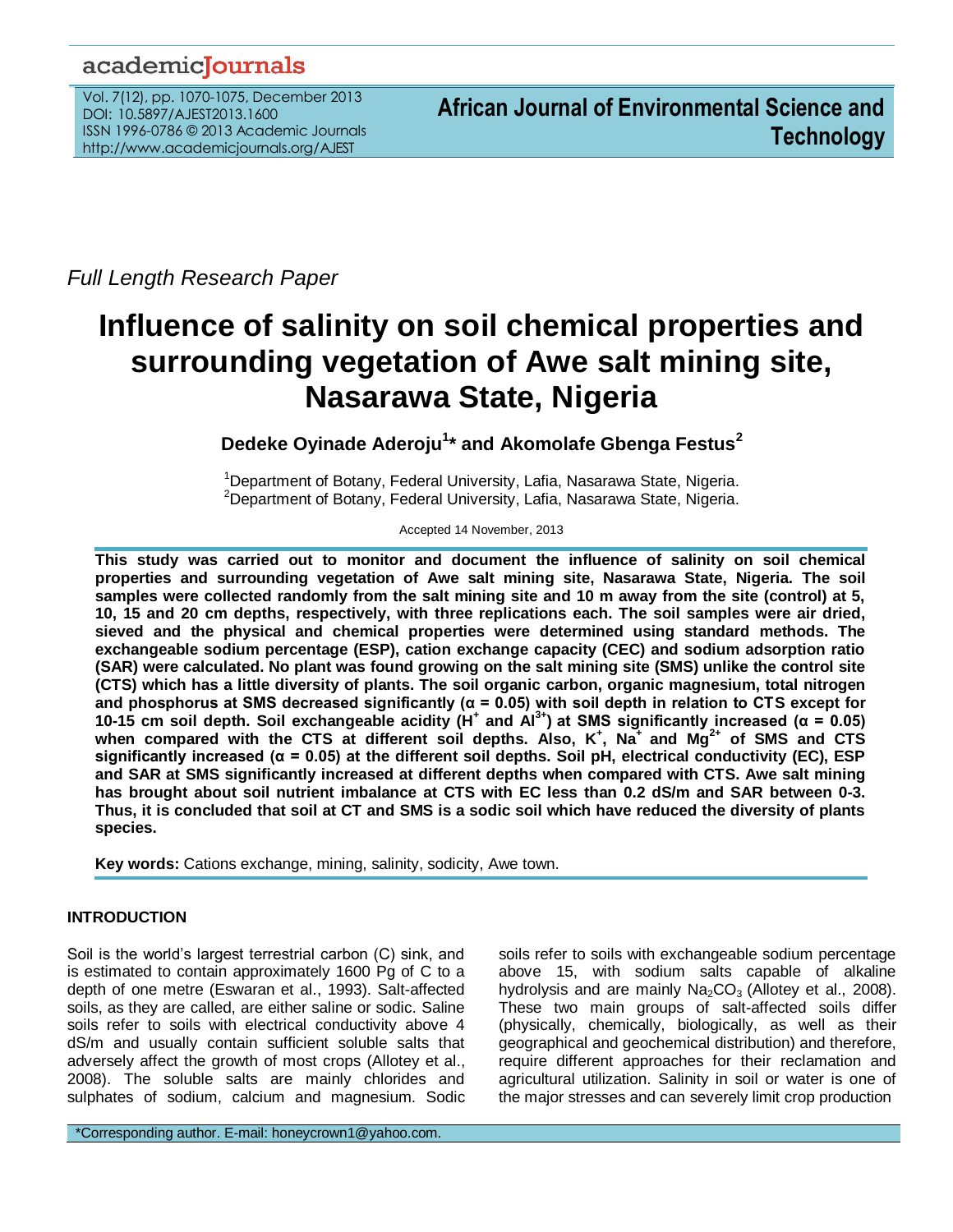(Ashraf and Harris, 2004).

Salts have been a known problem for thousands of years, particularly in arid and semiarid areas where there is insufficient rainfall to leach salts from the root zone (Miller and Donahue, 1995). This problem usually arises when the total amount of salts which accumulate in the root zone is high enough to negatively affect plant growth. Excess soluble salts in the root zone restrict plant roots from withdrawing water from the surrounding soil, effectively reducing the plant available water (Bauder and Brock, 2001; USDA, Natural Resources Conservation Service, 2002). Under irrigated agriculture, salts are added continuously to the soils with each irrigation event (Qadir et al., 2005). Thus, soil salinity is a major threat to the sustainability of irrigated agriculture (Ghassemi et al., 1995). Approximately 932 million ha of land worldwide are degraded due to salinity and sodicity, usually coinciding with land available for agriculture. Of this area, salinity affects 23% of arable land while saline-sodic soils affect a further 10% (Szabolcs, 1989).

Soil water salinity can affect soil physical properties by causing fine particles to bind together into aggregates. This process is known as flocculation and is beneficial in terms of soil aeration, root penetration and root growth (Neumann, 1995). Saline soils contain sufficient soluble salts to suppress plant growth through a series of interacting factors such as osmotic potential effect, ion toxicity and antagonism, which induce nutrient imbalances (Neumann, 1995). Salinity imposes serious environmental problems that affect grassland cover and the availability of animal feed in arid and semi-arid regions (El-kharbotly et al., 2003). Salt stress undesirably affects plant growth and productivity during all developmental stages. Aslam (2006) pointed out that tree planting is the cheapest and most simple natural biological approach to controlling salinity.

Therefore, changes in salinity and sodicity affect soil physical and chemical properties, which subsequently alter nutrient cycles and decomposition processes (Wong et al. 2005). The risk of erosion is increased, while soil physical and chemical properties are altered, impacting upon aggregation and nutrient cycling as well as biotic activity. Therefore, there is a clear linkage between land management practices through their effect on salinity and sodicity (Wong et al., 2005). An excess of sodium on the cation exchange sites of fine-textured soils forms a condition in which irrigation water entering the soil is attracted to small pores with a great amount of force, resulting in soil swelling, particle slaking from aggregates, and dispersion, thus precluding drainage (Dollhopf, 2000). Upon drying, dispersed soil particles undergo a reorientation, resulting in lost of soil structure, lower hydraulic conductivity, and surface crusting that can break plant stems, inhibit germination and emergence, and slow infiltration (Dollhopf, 2000).

Soils affected by salinity, that is, those soils high in soluble salts, are characterised by rising water tables and

waterlogging of lower lying areas in the landscape. Sodic soils are high in exchangeable sodium, slake and disperse upon wetting (Nelson et al., 1996). In addition, a few studies are available that unambiguously demonstrate the effect of increasing salinity and sodicity on soil C dynamics (Nelson et al., 1997; Pankhurst et al., 2001; Sarig et al., 1993). Generally, responses to salinization have been of two general kinds; engineering the environment to manage increased salt in the soil by irrigation and drainage management, or by "engineering" the plants to increase their salt tolerance. Salt tolerant plants may also ameliorate the environment by lowering the water table in salt affected soils (Pitman and Lauchli, 2002).

Nasarawa State, Nigeria is a state known for different types of solid minerals. Awe is a [local government area](http://en.wikipedia.org/wiki/Local_Government_Areas_of_Nigeria) in [Nasarawa State,](http://en.wikipedia.org/wiki/Nasarawa_State) [Nigeria](http://en.wikipedia.org/wiki/Nigeria) where salt is been processed locally from soil and water from the river. It has an area of 2,557 km² and a population of 112,574 in the 2006 census. Despite the large area cover by salt, data on the magnitude of changes in soil chemical properties as affected by salinity remains sparse. Hence this research was conducted to monitor and documents the status of soil chemical properties of Awe salt mining site, Nasarawa State and its influence on surrounding vegetation.

### **MATERIALS AND METHODS**

#### **Study location**

Awe town in Nasarawa state, Nigeria is located between longitudes 9°08' 09, 50" E and latitudes 8°09' 29, 06" N. Generally, fishing and farming are the main occupations of the people in the area. Maize, pepper and cassava are the main crops cultivated.

#### **Plant collection and identification**

Two sample plots of sizes 10 x 10 m were used for this survey in both salt mining site (SMS) and control site (CTS). The CTS was chosen to be 10 m away from the salt mining site. All the plants species at the two sites were collected, pressed, dried and identified using the herbarium of Department of Botany, Obafemi Awolowo University, Ile-Ife, Nigeria.

#### **Soil collection and preparation**

The soil in this area was mainly sandy loamy. Soil was collected randomly from the SMS at different depths using a soil auger (5, 10, 15 and 20 cm) during the rainy season. Also, soil was collected from CTS (10 m away from the SMS) at the same four different depths so as to know the changes in the chemical compositions. These collections were replicated thrice. The soil was air-dried and sieved using 2 mm mesh gauze to remove debris.

#### **Laboratory analysis**

The pH of the soil was determined in  $2:1$  CaCl<sub>2</sub>/soil suspension using glass electrode pH meter (Crockford and Norwell, 1956). Electrical conductivity (EC) was determined using the method of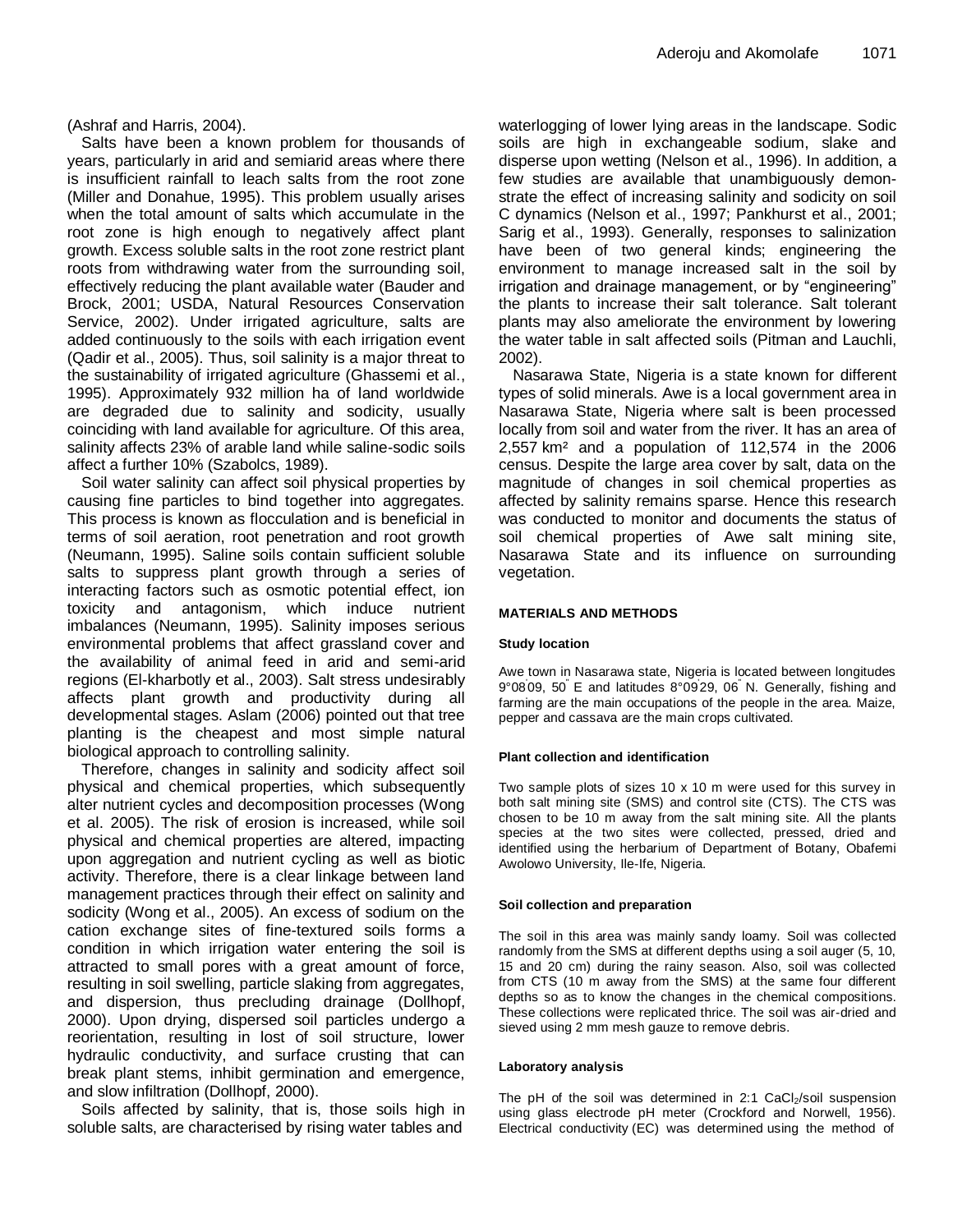Rayment and Higgison (1992). Organic carbon (OC) and organic matter (OM) were determined by the Walkley and Black (1934) dichromate oxidation method.

Total nitrogen (N) was determined by the Kjedhal method (Jackson, 1958). Available phosphorus (P) was extracted by 0.03M  $NH_4F + 0.025M$  HCI (Bray and Kurtz, 1945) and the P in the extract were determined by colorimeter. Potassium (K) and sodium (Na), calcium (Ca) and magnesium (Mg) were extracted by 1.0 M ammonium acetate using leaching method. Micro nutrients (iron (Fe), copper (Cu), zinc (Zn) and manganese (Mn)) were extracted with Hec and determined by buck scientific atomic absorption spectrophotometer (210/211vgp).

#### **Calculations**

The exchangeable sodium percentage (ESP) of the soil was calculated using Mohsen et al. (2009) formula as follows:

$$
ESP = \frac{Exchangeable sodium}{Soil CEC} \times 100
$$

Where: Exchangeable acidity (EA) =  $H^+ + Al^{3+}$ , exchangeable cations  $(CEC) = Na + Ca + K + Mg$ 

 $[Na]^+$  $\frac{1}{2}$ {[Ca] + [Mg]}

SAR (sodium adsorption ratio) =

## **RESULTS**

No plant was found growing on the SMS. However, at the CTS, there was a little diversity of plants growing. The plants and their percentage proportions are highlighted in Table 1. Two families of plant that dominated the control site are Malvaceae and Tiliaceae each having a percentage population of 28.6% out of the total population. *Azadiractha indica* is the species with the highest percentage proportion of 20% while *Senna occidentalis* is the species with the lowest percentage proportion of 8.3% as shown in Table 1 and Figure 1.

The results in Table 2 highlighted the impact of salt on soil OC, OM, total N and P. At CTS, soil OC, OM and total N ranges from 10-15cm < 15-20cm < 0-5cm < 5- 10cm. Whereas at SMS, OC, OM and Total N ranges from  $10-15$ cm >  $0-5$ cm >  $5-10$ cm >  $15-20$ cm. Soil OC, OM, total N and P at SMS decreased significantly ( $\alpha$  = 0.05) with soil depth in relation to CTS except for SMS at 10-15 cm soil depth.

Table 3 shows the effects of salinity on the exchangeable cations. At SMS, soil CEC and  $Cacl<sub>2</sub>$  had the highest value at 0-5 cm soil depth. Soil exchangeable acidity (H<sup>+</sup> and Al<sup>3+</sup>) at SMS significantly increased ( $\alpha$  = 0.05) when compared with the CTS at different soil depths. Also, CEC of CTS significantly increased ( $\alpha$  = 0.05) at different soil depths.

Soil pH, EC, ESP and SAR at SMS significantly increased at different depths when compared with CTS (Table 4). The pH of the soil collected at CTS ranges

from 7.4 - 8.5 at soil depth 0-5 to 15-20 cm which is slightly different from pH (8.6-8.9) of soil at SMS. At CTS, soil EC, ESP and SAR ranged from 0.0033±0.001, 2.33±1.28 and 0.308±0.239, respectively. Soil EC and SAR ranged from 0.048±0.039, 6.17±2.25 and 0.88±0.71, respectively at SMS.

## **DISCUSSION**

The zero plant diversity at the SMS might have been a long term effect of the saline conditions of the soil which had inhibited the ability of plants to take up water and nutrients. Plants uptake water through a process of osmo-regulation. When the soil solution salinity is greater than the internal salinity of the plant, water uptake is restricted. Thus, it brings about reduction in plant growth and biomass. This work agrees with that of Munns (2002) that salt stress decreases growth in most plants, including halophytes. Also, Abari et al. (2011) observed that NaCl and KCl salt stress decreased germination percentage and speed in *Acacia oerfota* and *Acacia tortilis*. Jamil et al. (2005) stated that increasing salt concentration decreases the germination percentage and rate at an important degree and increases germination time. In another study, the effect of sea water salinity (1500, 2500 and 3500 ppm) on the growth of tomato (*Lycopersicon esculentum*) cultivars revealed that the sea water salinity delayed seed germination and reduced germination percentage especially with increasing salinity level (Hajer et al., 2006).

Therefore, it is possible over time that the plant diversities at the CTS may also be lost gradually as the soil is also being affected by salinity. This is because out of the seven plant species identified at the CTS, only three species have been found to have tolerance to salinity. *Calotropis procera* is a salt tolerant plant to a relatively high degree and is native to Nigeria. It is usually an indicator of over-cultivated or exhausted soils and prefers disturbed sandy soils (Orwa et al., 2009). This is a further indicator of the soil nutrient status of CTS. *Corchorus aestuans* and *Triumfetta rhomboidea* of the same family Tiliaceae have also been reported to have high degree of tolerance to salinity (Islam et al., 2013).

In saline soils, the soil organic carbon content is influenced by two opposing factors: reduced plant inputs and reduced rates of decomposition. This might have been responsible for the significant decrease in the soil OC, OM, Total N and P observed in this work at SMS as the soil depth increases. This trend was in reverse order at the CTS. Therefore, soil salinity decreases plant productivity and hence carbon inputs to the soil at SMS (Coleman et al., 1997).

The salinity had slightly increased the soil Na<sup>+</sup>, K<sup>+</sup>,  $Mg^{2+}$ , Ca<sup>2+</sup> and CaCl<sub>2</sub> at CTS. This is possibly an accumulated effect over time. Low value of CEC observed at 10-15 cm soil depth at SMS could be as a result of high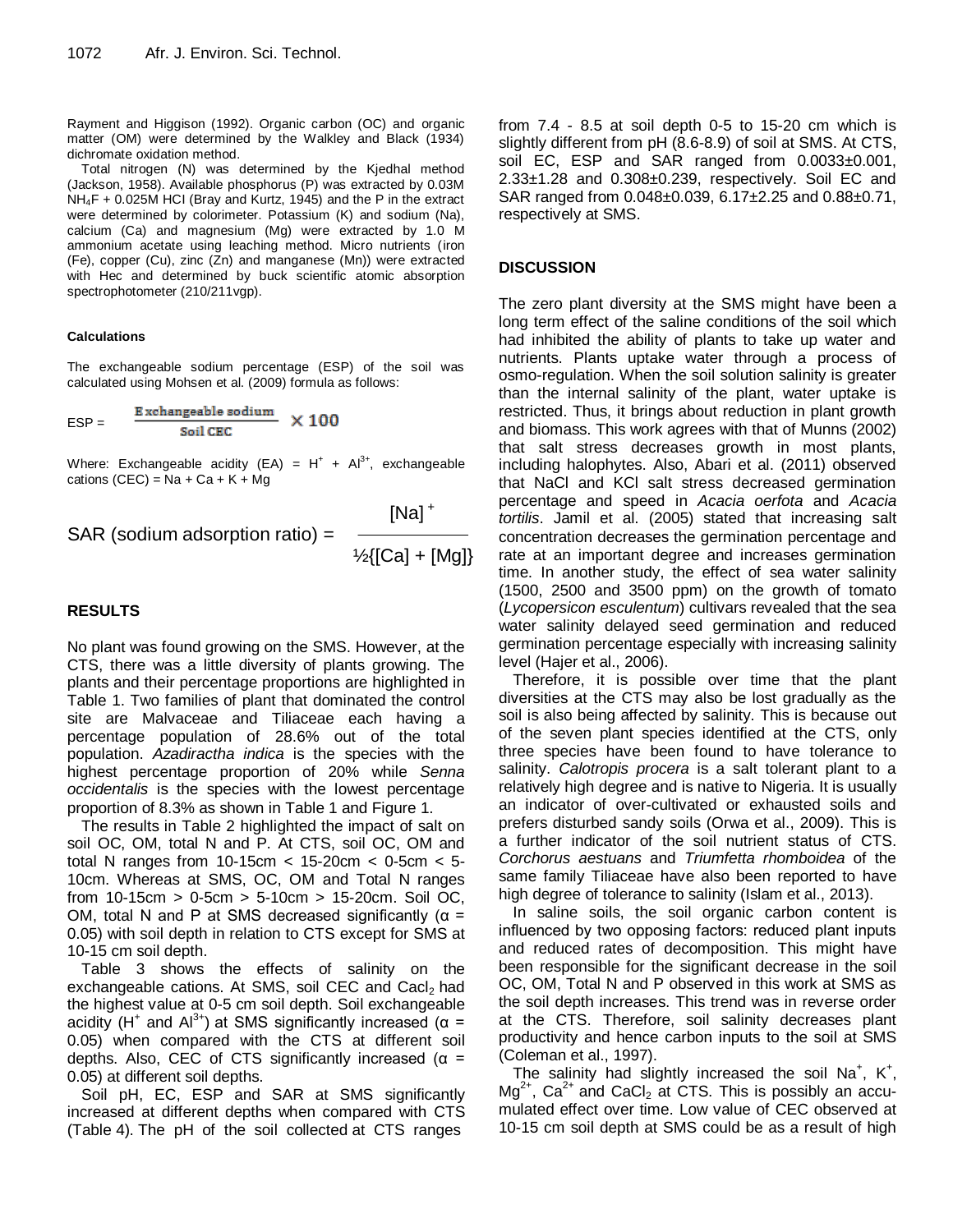| Scientific name of plant | Family          |      | <b>Proportion (%)</b> |  |
|--------------------------|-----------------|------|-----------------------|--|
| Azadiractha indica       | Meliaceae       | Zero | 20.0                  |  |
| Calotropis procera       | Asclepiadaceae  | High | 14.5                  |  |
| Corchorus aestuans       | Tiliaceae       | High | 11.5                  |  |
| Senna occidentalis       | Caesalpiniaceae | Zero | 8.3                   |  |
| Sida acuta               | Malvaceae       | Zero | 15.0                  |  |
| Sida corymbosa           | Malvaceae       | Zero | 13.6                  |  |
| Triumfetta rhomboidea    | Tiliaceae       | High | 171                   |  |

**Table 1.** Percentage proportion and degree of salt tolerance of plants identified at control site (CTS) of Awe salt mining area of Nasarawa State, Nigeria.



**Figure 1.** A chart showing the percentage proportions of the plants identified at control site of Awe salt mining area, Nasarawa State, Nigeria.

| Depth (cm) | Location   | ОC<br>$(\% )$     | OМ<br>$(\% )$                    | <b>Total N</b><br>(%) | Р<br>(Ppm)            |
|------------|------------|-------------------|----------------------------------|-----------------------|-----------------------|
| $0 - 5$    | СT         | $1.17^{c}$        | $2.0\overline{1}^{\overline{c}}$ | $0.1031^{\circ}$      | $0.000382^{a}$        |
| $5 - 10$   | CТ         | $4.72^{\circ}$    | $8.12^{d}$                       | $0.3530^{\circ}$      | 0.000449 <sup>d</sup> |
| $10 - 15$  | CТ         | $0.20^a$          | $0.34^{a}$                       | $0.0166^a$            | $0.000438^c$          |
| $15 - 20$  | CТ         | $1.13^{b}$        | $1.95^{b}$                       | $0.0929^{p}$          | $0.000404^{b}$        |
|            |            |                   |                                  |                       |                       |
| $0 - 5$    | <b>SMS</b> | $0.55^{b}$        | $0.94^{b}$                       | $0.0495^{b}$          | $0.000511^{\circ}$    |
| $5 - 10$   | <b>SMS</b> | 0.66 <sup>c</sup> | $1.14^c$                         | $0.0556$ <sup>c</sup> | $0.000404^a$          |
| $10 - 15$  | <b>SMS</b> | 2.07 <sup>d</sup> | 3.56 <sup>d</sup>                | $0.1695^d$            | $0.000404^a$          |
| $15 - 20$  | <b>SMS</b> | 0.31 <sup>a</sup> | $0.54^{\circ}$                   | $0.0265^{\circ}$      | $0.000410^{b}$        |
| LSD(0.05)  |            | 3.87              | 6.66                             | 0.293                 | 0.0001269             |

**Table 2.** Effect of salinity on OC, OM, total Na and P.

 $CT = 10$  m away from the mining site and SMS = salt mining site.

concentration of OC, OM, total N and P. It is known that increasing organic matter would increase the CEC values

and subsequently decreased the ESP values. This is similar to study of Hill and James (1995) who reported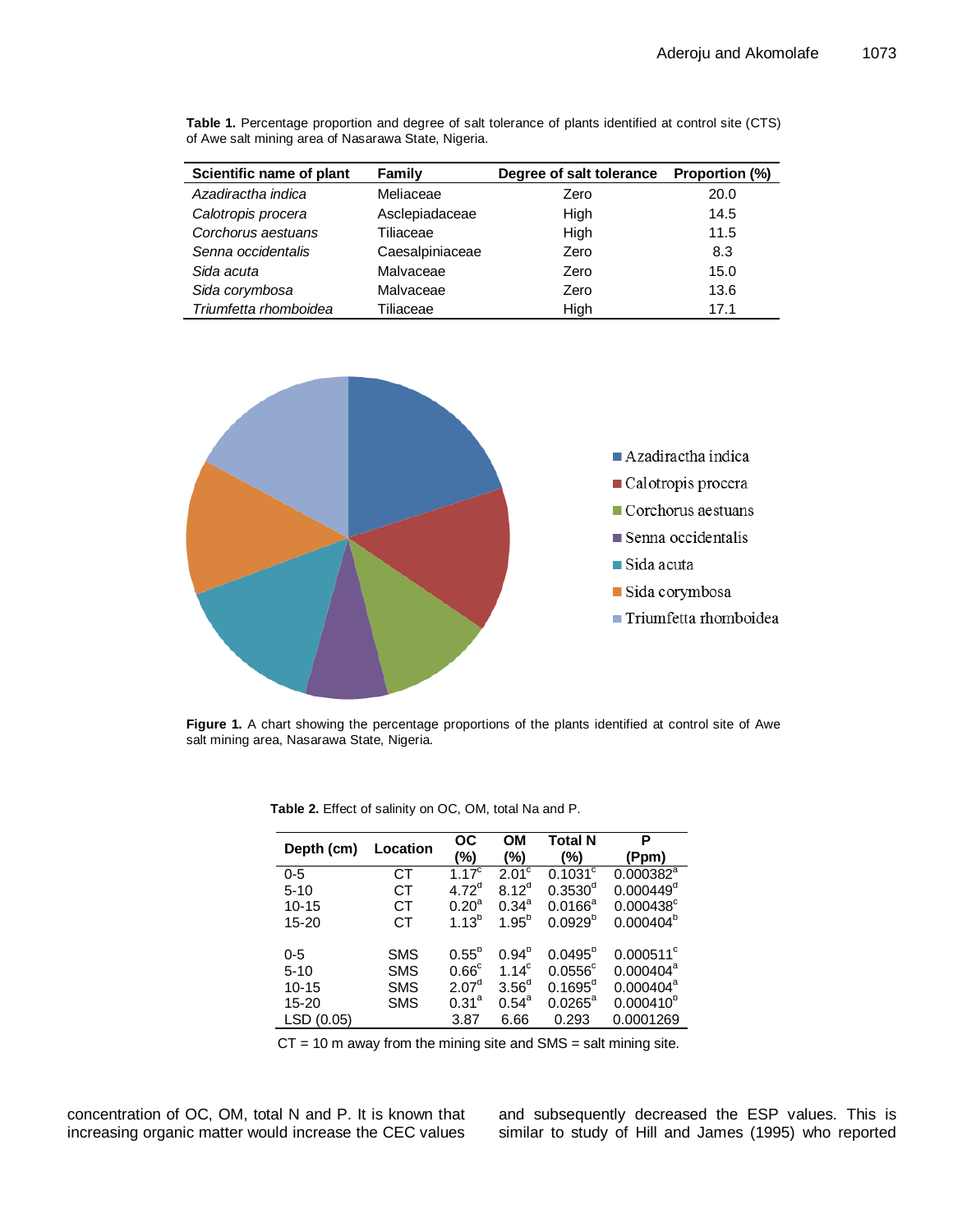| <b>Depth</b><br>(cm) | Location   | EA<br>(cmol/kg)  | $H^*$<br>(cmol/kg) | $\overline{Al}^{3+}$<br>(cmol/kg) | $K^+$<br>(cmol/kg) | Na <sup>+</sup><br>(cmol/kg) | $Mg^{2+}$<br>(cmol/kg) | $Ca2+$<br>(cmol/kg) | $\text{Cacl}_2$<br>(cmol/kg) |
|----------------------|------------|------------------|--------------------|-----------------------------------|--------------------|------------------------------|------------------------|---------------------|------------------------------|
| $0-5$                | <b>CT</b>  | $1.4^{b}$        | 0.20 <sup>a</sup>  | 1.20 <sup>c</sup>                 | $0.42^{\circ}$     | $0.44^d$                     | $2.53^{\circ}$         | 7.00 <sup>a</sup>   | $7.10^{a}$                   |
| $5 - 10$             | <b>CT</b>  | 1.3 <sup>a</sup> | 0.80 <sup>c</sup>  | $0.40^a$                          | $0.50^{b}$         | $0.25^{\circ}$               | $1.84^{b}$             | 10.40 <sup>d</sup>  | 7.60 <sup>b</sup>            |
| $10 - 15$            | СT         | $2.5^d$          | 1.90 <sup>d</sup>  | 0.60 <sup>b</sup>                 | 0.60 <sup>a</sup>  | $0.20^{b}$                   | 2.76 <sup>d</sup>      | 9.50 <sup>c</sup>   | 7.70 <sup>c</sup>            |
| $15 - 20$            | <b>CT</b>  | 1.9 <sup>c</sup> | $0.50^{b}$         | $1.40^{d}$                        | $0.30^{b}$         | $0.17^a$                     | 1.38 <sup>a</sup>      | 8.40 <sup>b</sup>   | 7.70 <sup>c</sup>            |
| $0 - 5$              | <b>SMS</b> | 1.3 <sup>a</sup> | 0.70 <sup>a</sup>  | 0.50 <sup>a</sup>                 | 1.11 <sup>c</sup>  | $1.65^{\circ}$               | 3.91 <sup>d</sup>      | 11.0 <sup>d</sup>   | 8.30 <sup>d</sup>            |
| $5 - 10$             | <b>SMS</b> | 2.3 <sup>b</sup> | $0.90^{b}$         | 1.40 <sup>c</sup>                 | $0.81^{b}$         | 0.61 <sup>d</sup>            | $2.99^{b}$             | 10.80 <sup>c</sup>  | 8.20 <sup>b</sup>            |
| $10 - 15$            | <b>SMS</b> | 3.2 <sup>d</sup> | 2.00 <sup>c</sup>  | 1.20 <sup>b</sup>                 | 0.58 <sup>a</sup>  | $0.40^{\circ}$               | $3.22^c$               | 4.60 <sup>b</sup>   | $8.10^{a}$                   |
| $15 - 20$            | <b>SMS</b> | $2.6^{\circ}$    | $0.90^{b}$         | 1.70 <sup>d</sup>                 | 0.58 <sup>a</sup>  | $0.49^{b}$                   | $1.84^{a}$             | 4.30 <sup>a</sup>   | 8.20 <sup>c</sup>            |
| LSD(0.05)            |            | 1.356            | 0.328              | 1.155                             | 0.309              | 0.737                        | 0.754                  | 6.80                | 0.5719                       |

**Table 3.** Effects of salinity on exchangeable cations.

 $CT = 10$  m away from the mining site and SMS = salt mining site.

**Table 4.** Effects of salinity on conductivity of the soil.

| Depth (cm) | Location   | pH <sub>H2O</sub> | $EC$ (dS/m)        | <b>ESP</b>        | <b>SAR</b>         |
|------------|------------|-------------------|--------------------|-------------------|--------------------|
| $0 - 5$    | СT         | 8.0 <sup>a</sup>  | $0.005^{\circ}$    | 4.36 <sup>d</sup> | $0.647^d$          |
| $5 - 10$   | СT         | $8.5^{\circ}$     | 0.002 <sup>b</sup> | $1.95^{\circ}$    | 0.319 <sup>c</sup> |
| $10 - 15$  | СT         | $8.2^b$           | $0.005^{\circ}$    | $1.34^{a}$        | $0.024^{a}$        |
| $15 - 20$  | СT         | $8.5^{\circ}$     | 0.001 <sup>a</sup> | $1.66^{b}$        | $0.243^{b}$        |
|            |            |                   |                    |                   |                    |
| $0 - 5$    | <b>SMS</b> | 8.6 <sup>a</sup>  | $0.110^{d}$        | $9.34^d$          | $1.910^{d}$        |
| $5 - 10$   | <b>SMS</b> | 8.7 <sup>b</sup>  | $0.034^c$          | 4.01 <sup>a</sup> | $0.073^{a}$        |
| $10 - 15$  | <b>SMS</b> | $8.9^\circ$       | 0.021 <sup>a</sup> | $4.54^{b}$        | $0.640^{b}$        |
| $15 - 20$  | <b>SMS</b> | 8.7 <sup>b</sup>  | $0.026^{b}$        | 6.79 <sup>c</sup> | $0.884^c$          |
| LSD(0.05)  |            | 0.762             | 0.065              | 2.35              | 0.987              |

 $CT = 10$  m away from the mining site and SMS = salt mining site.

that the addition of an organic amendment to soil is likely to increase the soil CEC simply from the additive effect of the organic matter and the high CEC associated with organic matter depending on soil pH.

Salinity limits water uptake by plants by reducing the osmotic potential and thus the total soil water potential. Salinity may also cause specific ion toxicity or upset the nutritional balance. In addition, the salt composition of the soil water influences the composition of cations on the exchange. The salinity at SMS has affected the pH and the exchangeable cations of CTS at soil depth 0-5 and 5- 10. High value of EC, ESP and SAR at 0-5 cm could be as a result of high soil CEC and Cacl<sub>2</sub>. Also, the higher soil pH, EC, ESP and SAR observed at SMS than CTS in this study is another proof of the effect of salinity on this soil. Therefore, soil at CTS and SMS were severely affected by salinity as the EC of both sites were < 0.2 and SAR values range between 0-3. This is confirmed by Miller and Gardiner (2007) who reported that when SAR is 0-3 and EC is  $< 0.2$ , the soil is sodic.

Conclusively, due to all the outcomes from this study,

the influence of salinity on the soil in Awe salt mining area of Nasarawa State, Nigeria is sodic. This has really affected the plant diversities in the mining site and the control site. It is hereby recommended that appropriate soil reclamation technique be employed early in bringing back the soil to the form that can be suitable for agricultural production, in as much as the control soil is already affected.

#### **REFERENCES**

- Abari KA, Nasr, MH, Hojjati M, Bayat D (2011). Salt effects on seed germination and seedling emergence of two Acacia species. Afr. J. Plant Sci. 5(1):52-56.
- Allotey DFK, Asiamah RD, Dedzoe CD, Nyamekye AL (2008). Physico-Chemical Properties of Three Salt-Affected Soils in the Lower Volta Basin and Management Strategies for their Sustainable Utilization. W. African J. Appl. Eco. 12:163-182.
- Ashraf M, Harris PJC (2004). Potential biochemical indicators of salinity tolerance in plants. Plant Sci. 166:3-16.
- Aslam Z (2006). *Saline Agriculture.* In: Pakistan Agriculture Management and Development. Quraishi MAA, Zia MA, Quraishi MS (Eds.), pp. 210-221. A-One Publishers, Lahore, Pakistan.